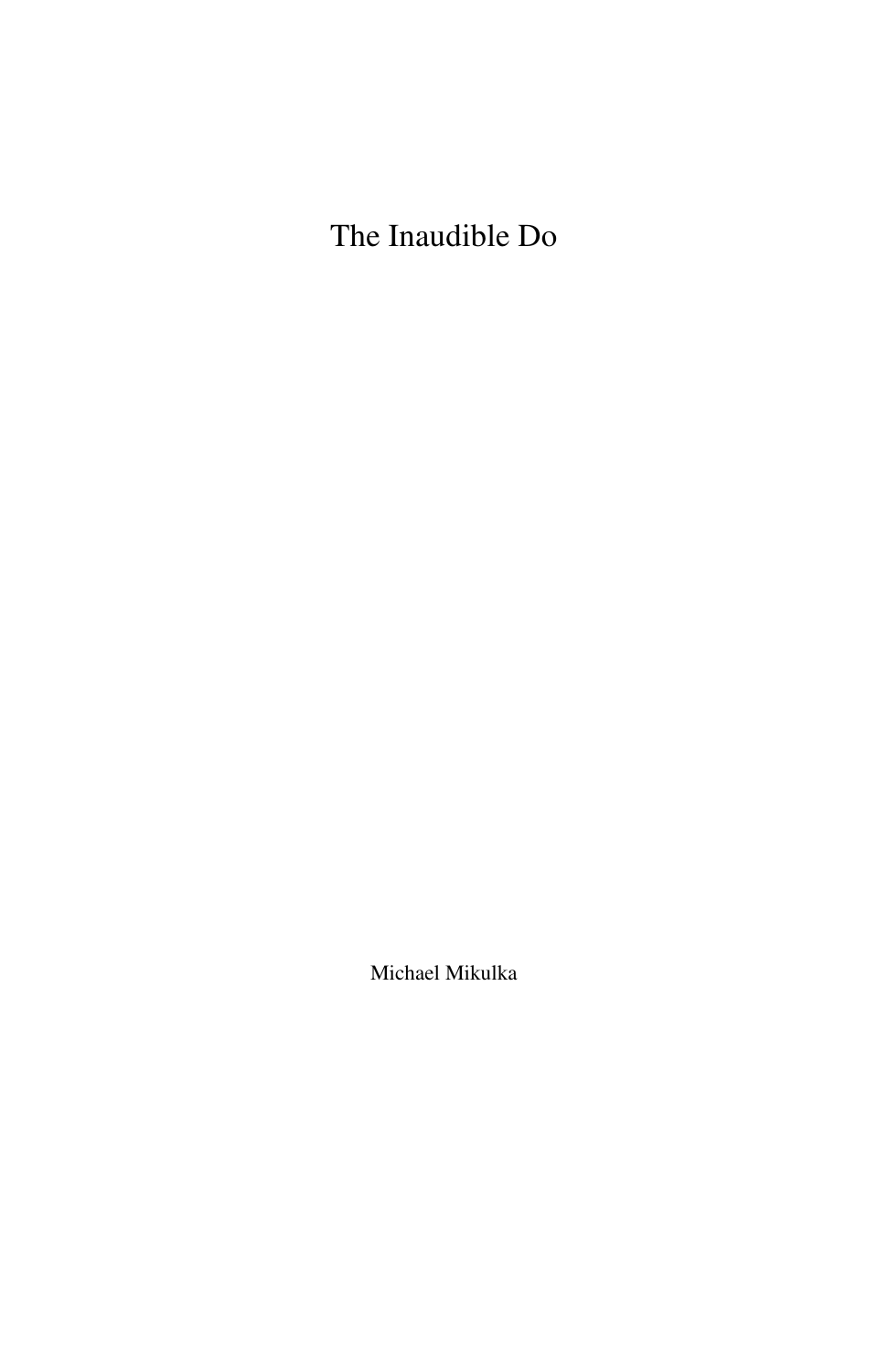"The Inaudible Do" is an homage to Percy Grainger's classic "The Immovable Do". Whereas a C is always present throughout Grainger's piece, "The Inaudible Do" consciously avoids the note C until the final 3 measures despite being in the key of C major throughout the piece (though also briefly into A minor).

The deception required to feel in key of C Major/A minor is accomplished by implied chords, resonant spacings, and frequent use of extended tertian harmonies.

Percussion key: Timpani (32", 29", 26", 23" + retunings) Percussion 1: Suspended Cymbal Percussion 2: Bass Drum Percussion 3: Wind Chimes and Crash Cymbal Percussion 4: Glockenspiel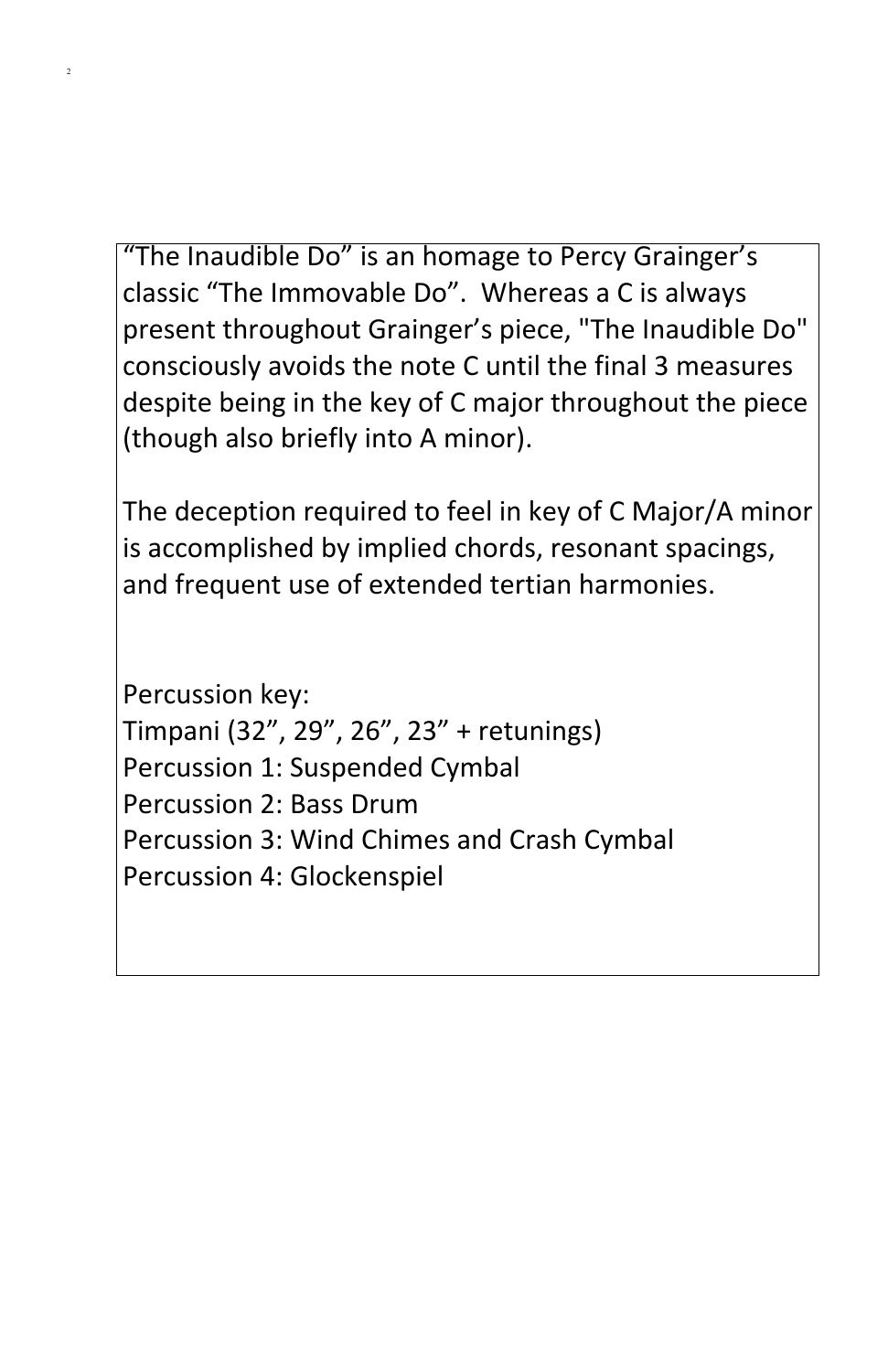## The Inaudible Do

 $64$  $\frac{2}{9}$  $\frac{1}{2}$ Piccolo Flute 1 Flute 2 Oboe  $1 + 2$ Bassoon  $1 + 2$ Clarinet in B $\flat$  1 Clarinet in B $\flat$  2 Clarinet in Bb 3 Bass Clarinet Alto Saxophone 1+2 Tenor Saxophone Baritone Saxophone Trumpet 1 Trumpet 2 Trumpet 3 Horn in F  $1 + 2$ Horn in F  $3 + 4$ Trombone 1 Trombone 2 Bass Trombone Euphonium **Wistfully**  $\sqrt{2} = 72$ mp  $\equiv$  mf p p p p p 4  $rac{4}{4}$ 4  $\frac{4}{4}$ 4 4 4  $\frac{4}{4}$  $\begin{smallmatrix} \phi & 1 \ \phi & 4 \end{smallmatrix}$ 4  $\frac{4}{4}$ 4  $rac{4}{4}$  $\delta$ 4 4  $rac{4}{4}$ 4  $\frac{4}{4}$ 4 4 4  $\frac{4}{4}$ 4  $rac{4}{4}$ 4  $\frac{4}{4}$  $\frac{4}{4}$  $\frac{4}{4}$  $\frac{4}{4}$ 4  $\frac{4}{4}$  dedicated to Percy Aldridge Grainger Michael Mikulka and Michael Mikulka 64 - -Solo <u>ີງ:</u>  $\frac{1}{2}$  $\overline{a}$  $\overline{\phantom{a}}$  $\frac{1}{2}$  $\bigcirc$   $9.4$  and the contract of the contract of the contract of the contract of the contract of the contract of the contract of the contract of the contract of the contract of the contract of the contract of the contract of the  $\mathcal{Y}$  , and the contract of the contract of the contract of the contract of the contract of the contract of the contract of the contract of the contract of the contract of the contract of the contract of the contract o  $9:4$  . The contract of the contract of the contract of the contract of the contract of the contract of the contract of the contract of the contract of the contract of the contract of the contract of the contract of the c  $9.4$  and the contract of the contract of the contract of the contract of the contract of the contract of the contract of the contract of the contract of the contract of the contract of the contract of the contract of the  $\bigodot$ É ₹  $\rightarrow$ é  $\leftarrow$ É Ž  $\widehat{\phantom{iiiiiiiiii}}$  $\hat{e}$  ;  $\hat{e}$  $\frac{1}{\epsilon}$ ₹  $\overline{\phantom{0}}$  $\overline{\phantom{a}}$  $\ddot{\phantom{0}}$ 2  $\bigcap_{i=1}^n$ ₹ é  $\overline{\mathbf{P}}$ e 등 é i<br>P p å è  $\overline{\phantom{0}}$ é Ę è  $\overline{\phantom{0}}$ é  $\overline{\phantom{0}}$ वे  $\overline{\phantom{a}}$  $\sqrt{ }$ 5 ρ ╞ ρ  $\frac{6}{5}$   $\frac{9}{5}$  $\frac{1}{2}$ é  $\overline{\phantom{0}}$ b  $\exists$ لحط  $\exists$  $\geq$  $\acute{\text{o}}$  $\overline{5}$ p  $\overline{\phantom{0}}$ è , é ₣ é ,  $\frac{1}{2}$   $\frac{1}{2}$   $\frac{1}{2}$   $\frac{1}{2}$   $\frac{1}{2}$   $\frac{1}{2}$   $\frac{1}{2}$   $\frac{1}{2}$  $\phi$   $\rightarrow$ र र  $\phi$   $\rightarrow$   $\phi$   $\rightarrow$ J  $\overrightarrow{a}$ Į  $\frac{1}{\sqrt{2}}$  $\phi$   $\rightarrow$  $\overline{\phantom{a}}$  $\sigma$   $\sigma$   $\sigma$   $\sigma$  $\frac{1}{2}$   $\frac{1}{2}$   $\frac{1}{2}$   $\frac{1}{2}$   $\frac{1}{2}$   $\frac{1}{2}$   $\frac{1}{2}$   $\frac{1}{2}$   $\frac{1}{2}$   $\frac{1}{2}$   $\frac{1}{2}$   $\frac{1}{2}$  $\frac{1}{\sqrt{2}}$   $\frac{1}{\sqrt{2}}$   $\frac{1}{\sqrt{2}}$   $\frac{1}{\sqrt{2}}$   $\frac{1}{\sqrt{2}}$   $\frac{1}{\sqrt{2}}$ रेड़ें | इंड्रें | इंड्रें | इंड्रें | इंड्रें | इंड्रें | इंड्रें | इंड्रें | इंड्रें | इंड्रें | इंड्रें | इ<br>प्रश्न करने के बाद पर स्वासन करने के बाद पर स्वासन करने के बाद करने के बाद करने के बाद करने के बाद करने के बाद र चे त्र त्र त्र त्र त्र त्र त्र त्र त र्न्न न  $\overrightarrow{b}$   $\overrightarrow{a}$   $\overrightarrow{b}$   $\overrightarrow{c}$   $\overrightarrow{d}$   $\overrightarrow{d}$   $\overrightarrow{b}$   $\overrightarrow{d}$ 

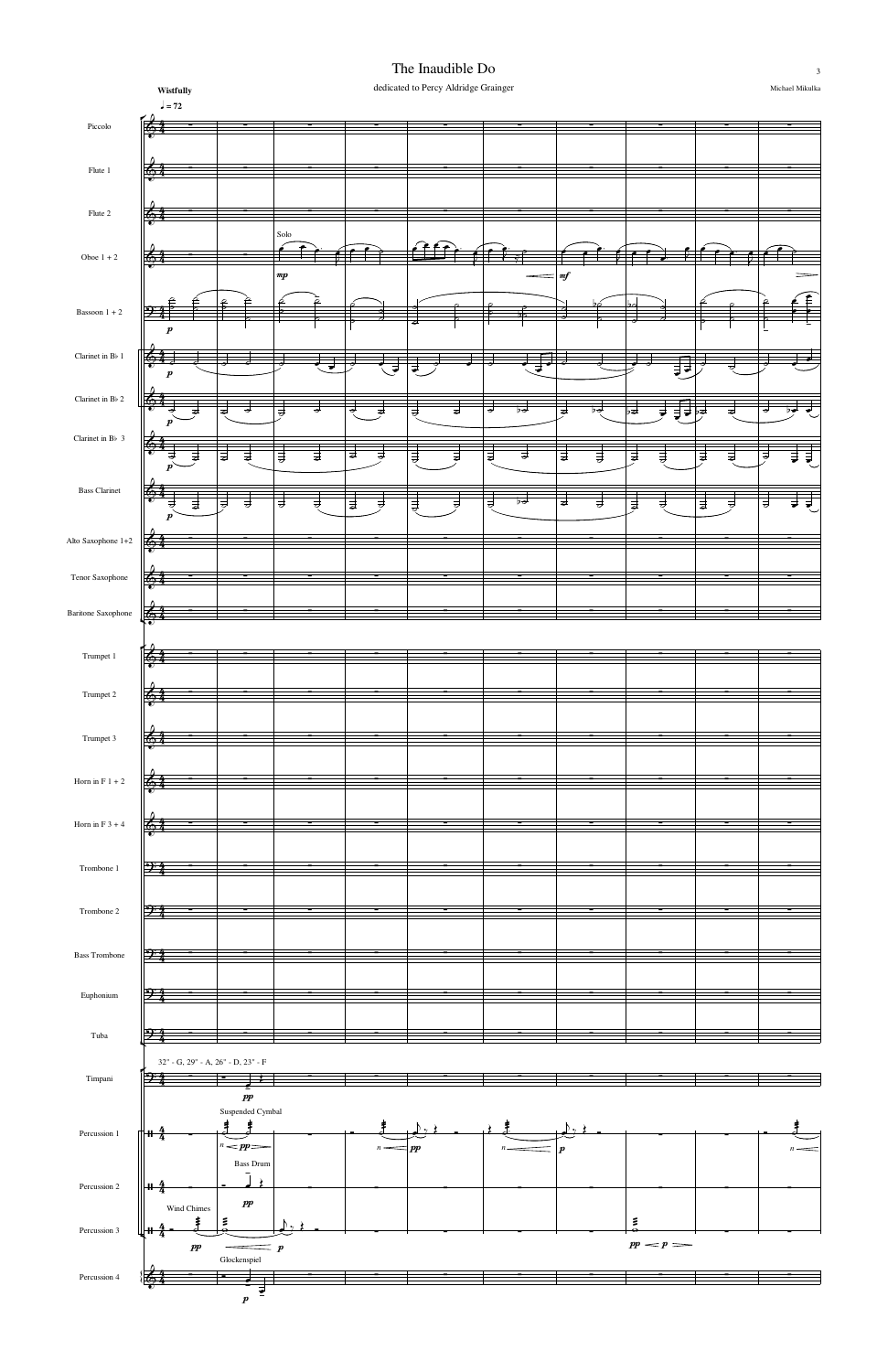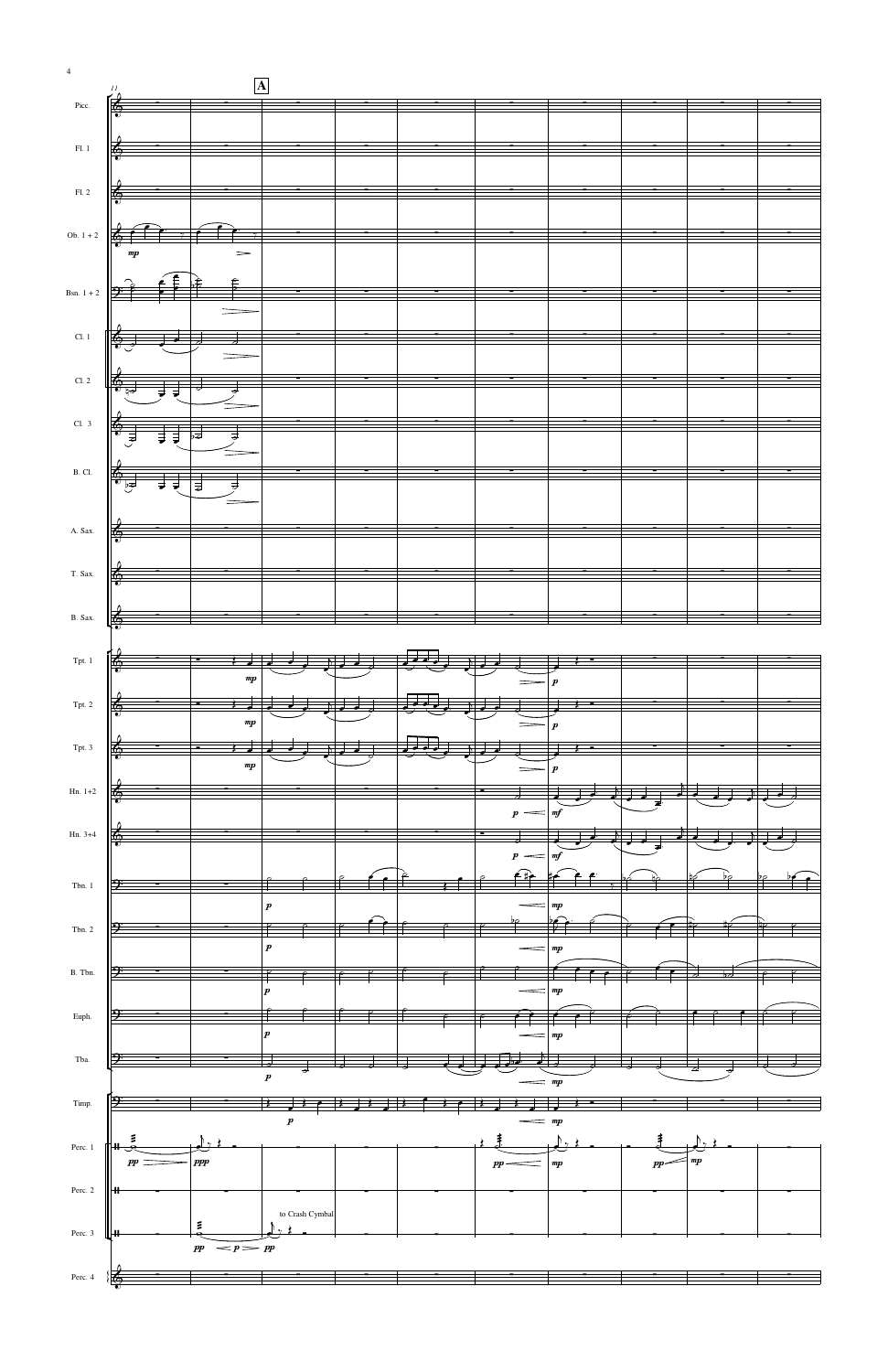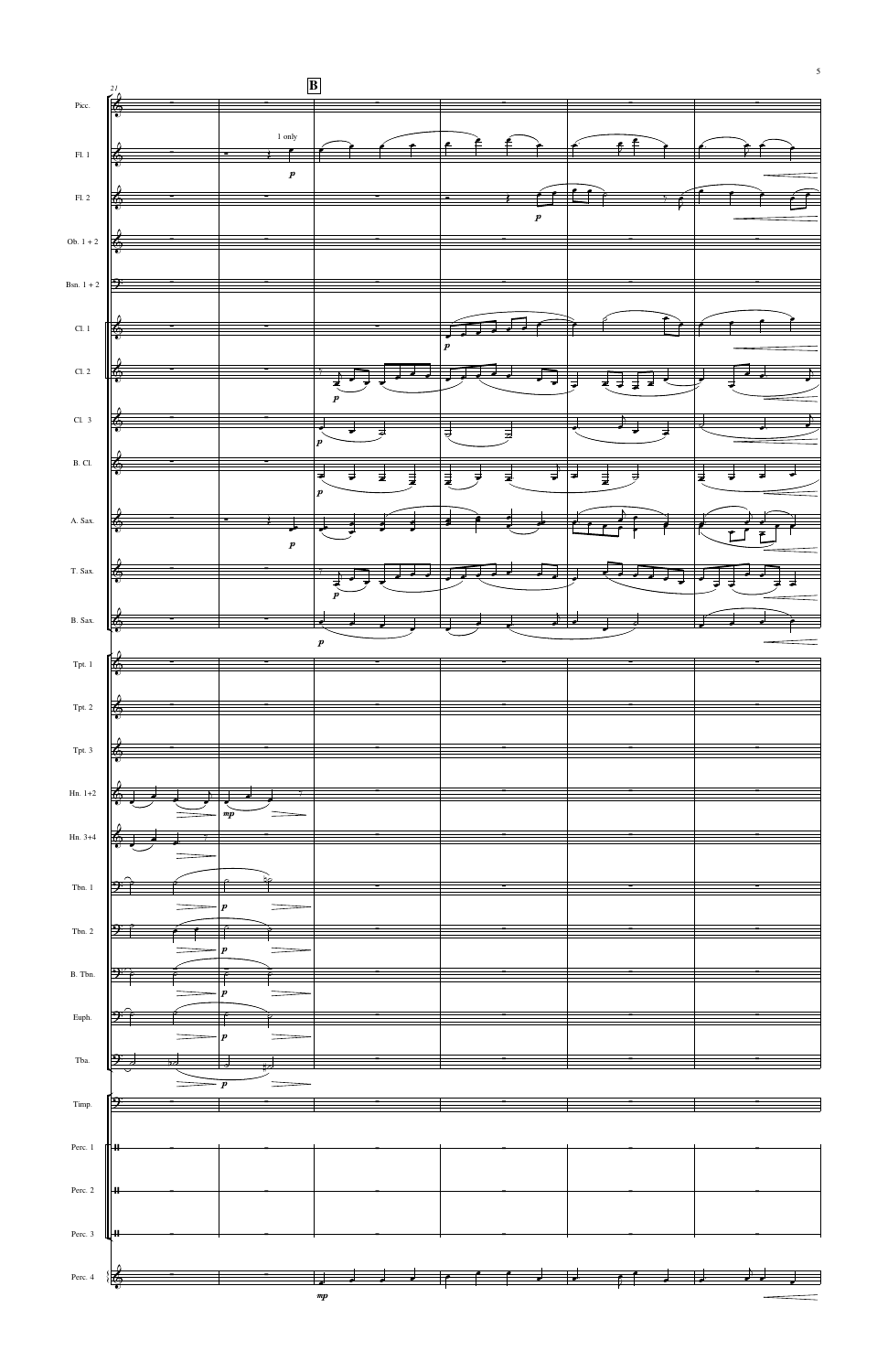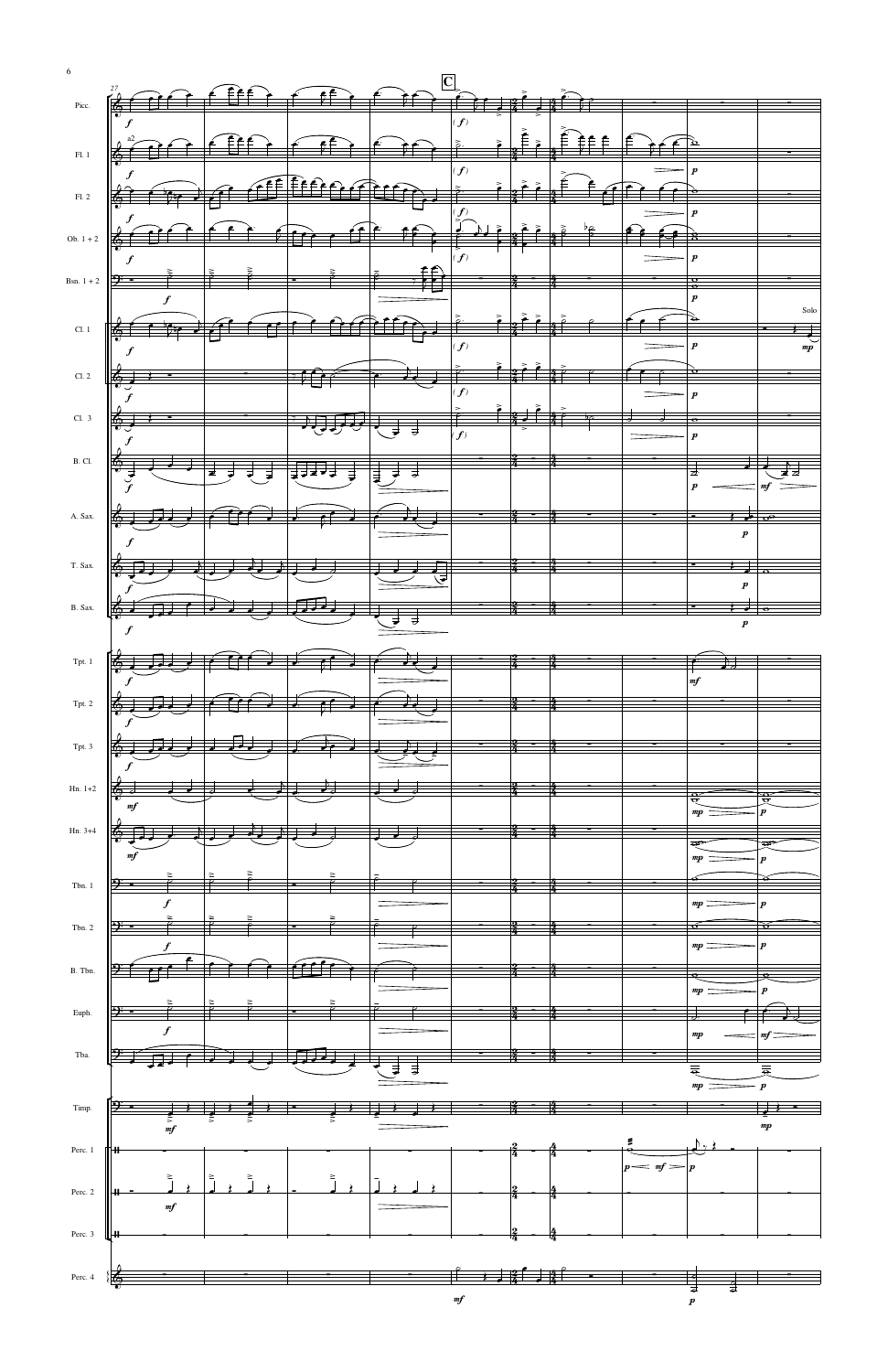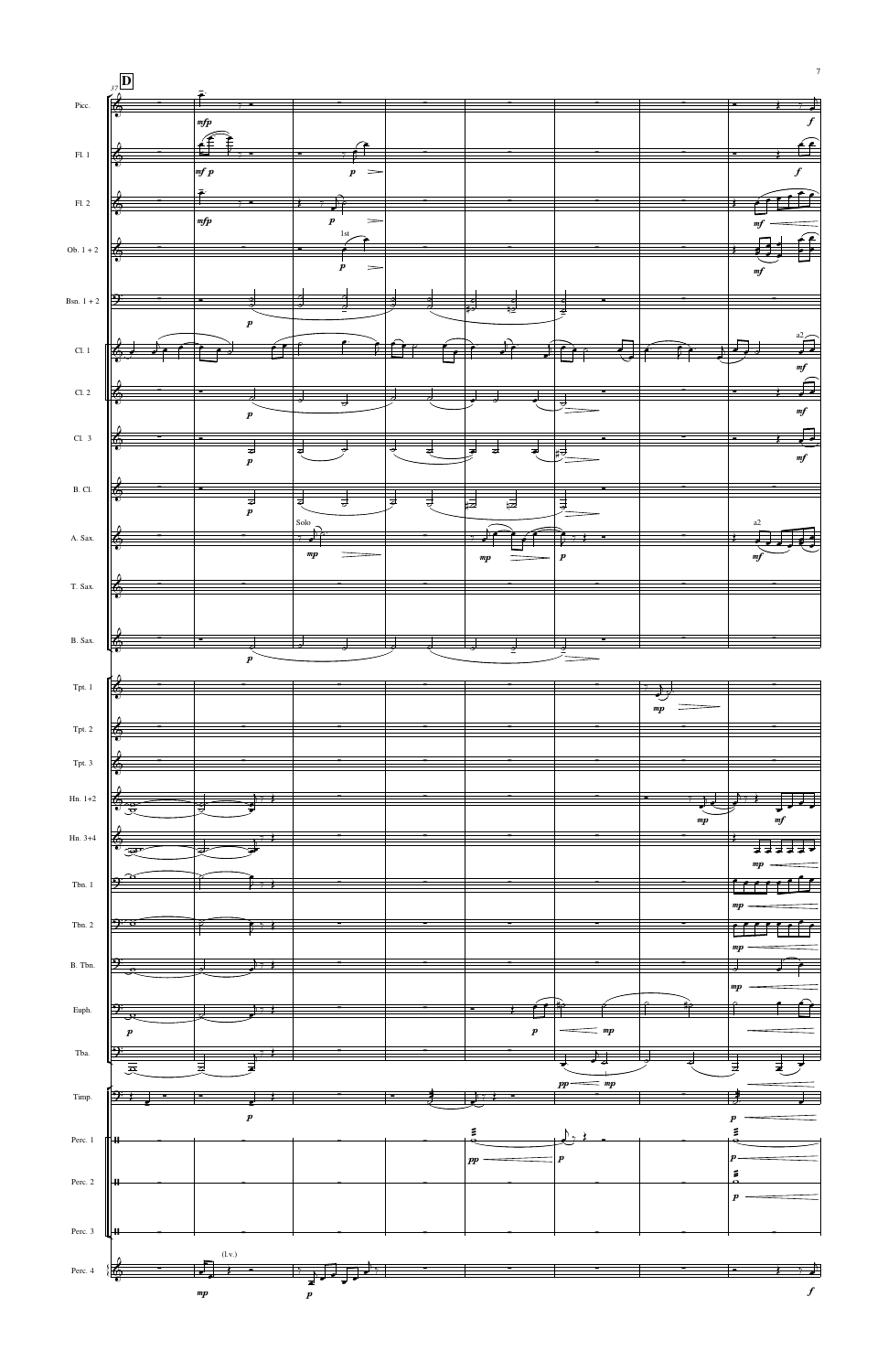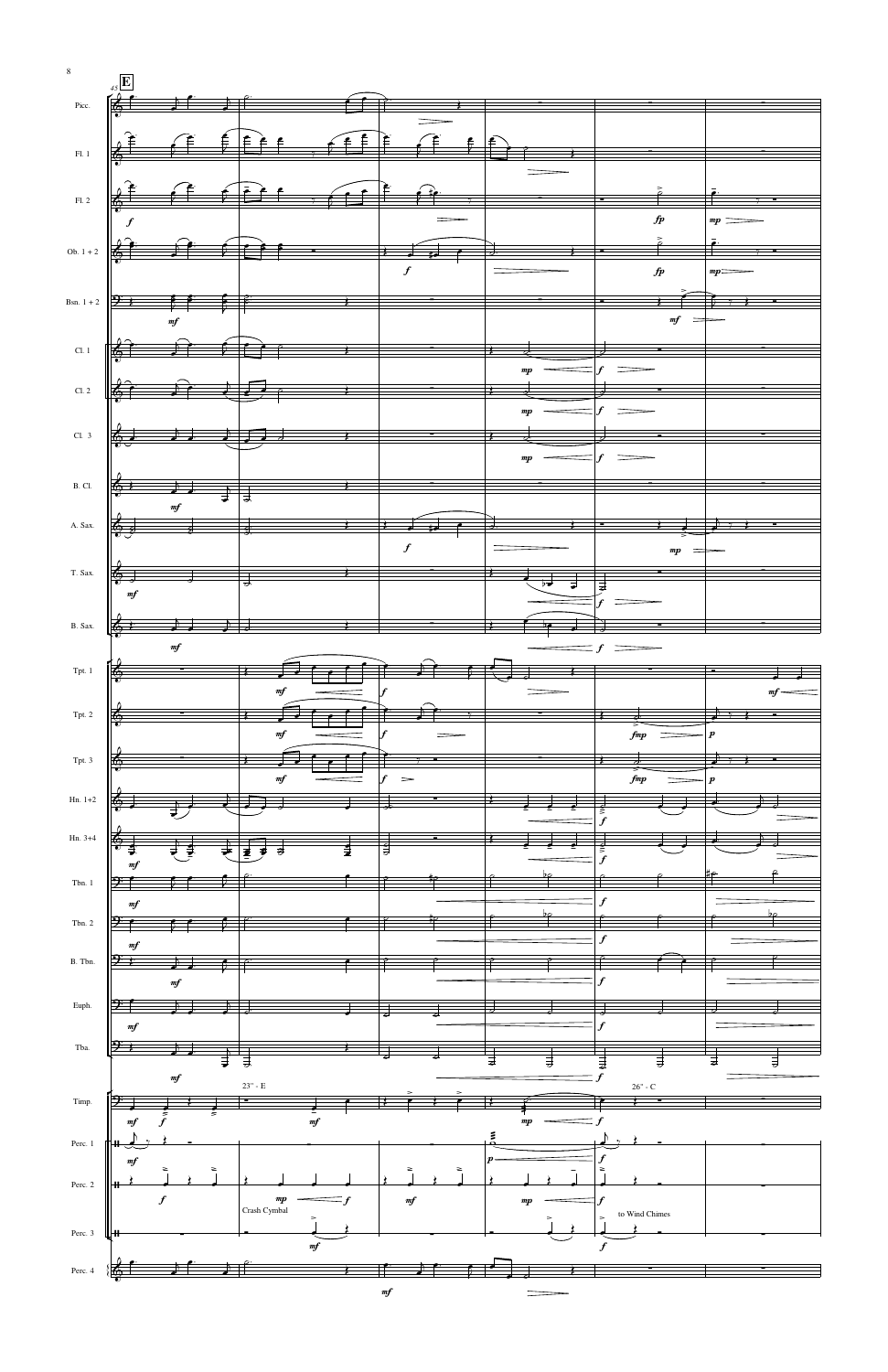